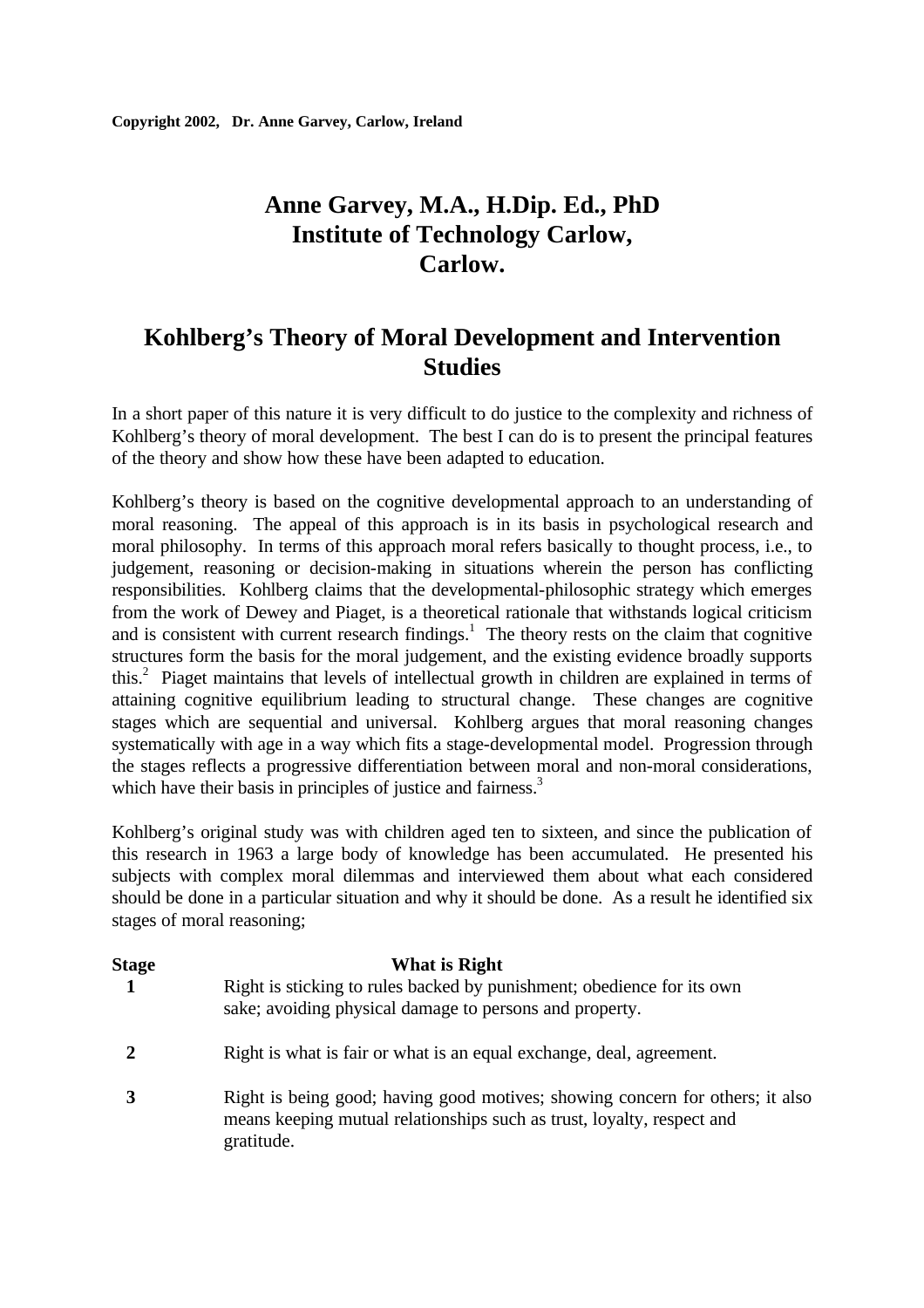- **4** Right is fulfilling duties to which you have agreed; contributing to the society, group or institution.
- **5** Right is being aware that people hold a variety of values and opinions and that most of their rules and values are relative to their group. Some non-relative values and rights (e.g. life and liberty) must be upheld in any society and regardless of majority opinion.
- **6** Right is following self-chosen ethical principles of universal justice; equality of human rights and respect for the dignity of human beings as individuals.<sup>4</sup>

All people move through these stages in invariant sequence, although any individual may stop at a particular stage. People can understand moral arguments at their own stage, at all stages beneath their own, and usually at one stage higher than their own. Higher stages are more adequate because they are more differentiated (i.e., people make a distinction between the value of life and the value of property), more integrated (i.e., life and property are integrated with other items such as justice and law) and more universal (i.e., appeal to universal principles such as the social contract or fundamental principles of justice).<sup>5</sup> Stage transition takes place primarily because real life or hypothetical moral dilemmas set up cognitive conflict in a person's mind a drive or search for equilibrium which results in stage movement. Roleplaying sessions and moral dilemma discussions facilitate this upward moral movement.<sup>6</sup>

Early researchers focused on examining the theory 'itself', later researchers have emphasised the educational application of the theory. The variety of studies and their major aims can be outlined as follows;

- **1.** Cross-sectional comparisons of older subjects with younger subjects, to show that older subjects tend to use higher stages of moral judgement.
- **2.** Longitudinal studies following subjects over several years and consecutively testing them to see if changes are as expected, i.e., upward according to the hierarchical order of the stages.
- **3.** Cross-cultural studies to see if age trends in moral judgement follow the same sequence as American subjects.
- **4.** Comprehension studies which aim to show that comprehension of the stages is cumulative, i.e., if a subject understands stage 3 he/she also understands the lower stages but not necessarily the higher stages.
- **5.** Correlation studies relating moral judgement to behaviour e.g., cheating.
- **6.** Studies of prerequisite components of moral judgement, e.g., Piagetian Formal Operations and social role-taking.<sup>7</sup>

The most reliable way to determine a stage of moral thought is through a moral interview. Kohlberg has devised a number of hypothetical moral dilemmas for this assessment, and has been refining these and improving their reliability over the years. Pagliuso<sup>8</sup> has produced a Programmed Learning Workbook which is very helpful in understanding how to assess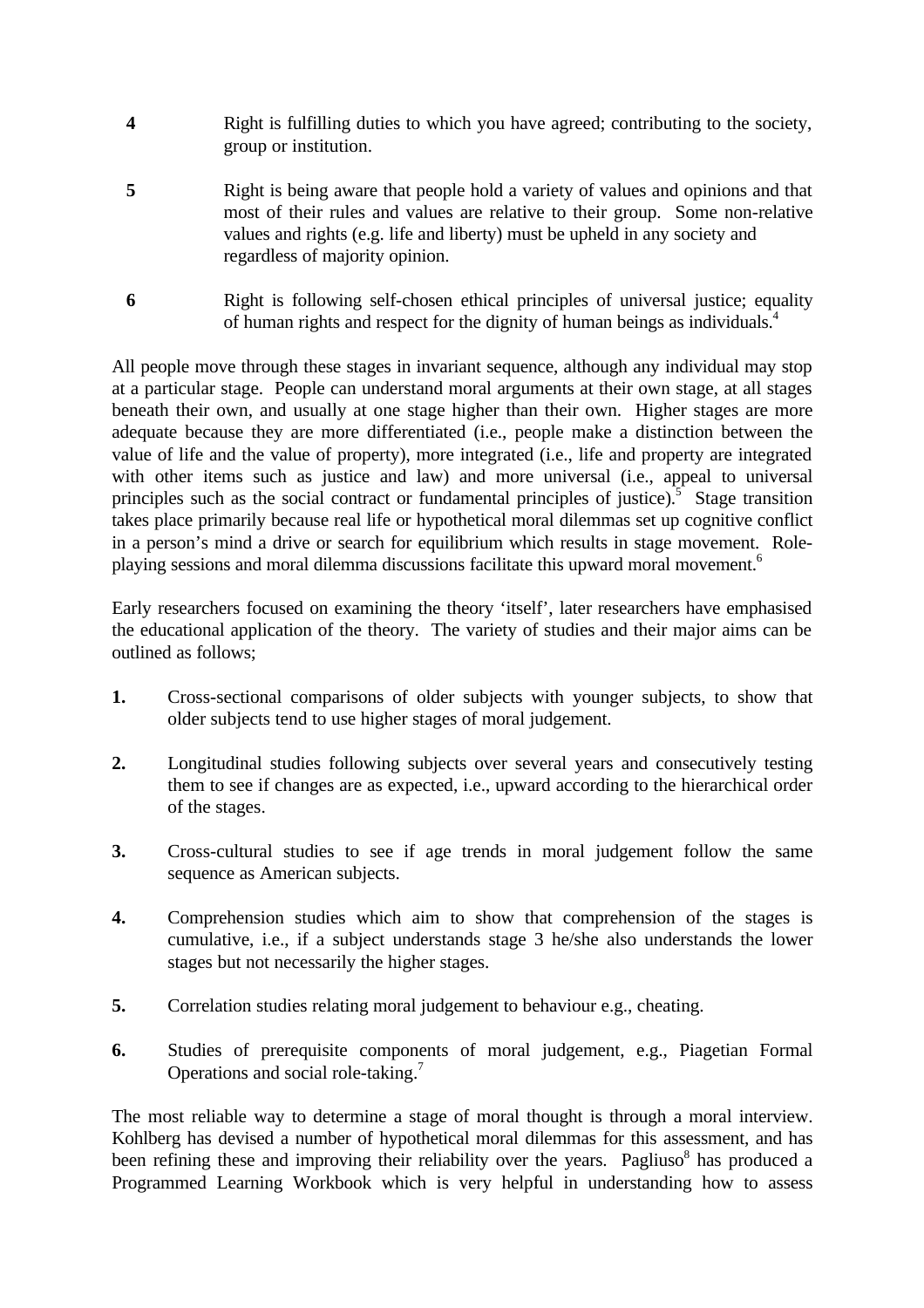responses at the different stages. Rest<sup>9</sup> has created a moral judgement measurement test, called the Defining Issues Test, which has advantages over the Kohlberg dilemma interviews in that it can be administered to a large number of subjects over a short period of time. This test also uses moral dilemmas but in a multiple choice format. It is based on the assumption that people at different stages perceive moral dilemmas differently and when presented with a number of statements about the crucial issue of a dilemma will choose the statement closest to their developmental stage.

Before embarking on a discussion of intervention studies it is helpful to reiterate, very briefly, the principal features of Kohlberg's theory;

- **1.** It is a 'stage' theory.
- **2.** Role-playing and discussion of moral dilemmas will stimulate upward stage movement.
- **3.** These stages are sequential and universal, although there is controversy about stages 5 and  $6^{10}$
- **4.** There is a strong tendency to prefer higher stage moral reasoning to lower stage once both are understood.
- **5.** At the preconventional level (stages 1 and 2) the person views rules and adult/social expectations as external to himself; at the conventional level (stages 3 and 4) the person has internalised the expectations of society and authorities; at the postconventional level (stages 5 and 6) the person adopts self-chosen principles which may coincide with the expectations of society but are not chosen because they do so.

The conclusion is that the individual is seen as developing through stages from a position of blind reliance on adult and social influences to a position of self-reliance and individual commitment to self-chosen principles.<sup>11</sup>

In discussing Intervention Studies one has to look at two different approaches used to induce change in moral judgement level. One is the use of specially designed curricula to promote change and the second is the Just Community approach. The former focus on the classroom, the latter on the structure of the school experience. Blatt and Kohlberg  $(1975)^{12}$  designed the first set of studies to explore moral judgement change by the application of developmental principles to a programme of moral education in which

... cognitive conflict and exposure to higher stages of reasoning occurs in the context of continuing and intense moral discussion between peers in a classroom setting. $^{13}$ 

The subjects were pre-adolescent i.e., the first study was a pilot study with twelve children aged 11-12 in an upper middle-class Jewish Sunday school. The second was a replication in public schools with four groups varying in age and social class, and with matched controls. All experimental and control subjects were pre-tested on Kohlberg's moral judgement interview.

The teaching programme began immediately after pre-testing, it lasted twelve weeks, a total of twelve hours of discussion. The children were presented with a conflict situation and were asked to supply possible ways of resolving it. The suggested solutions were written on the blackboard and the children were then asked to consider the consequences of each solution.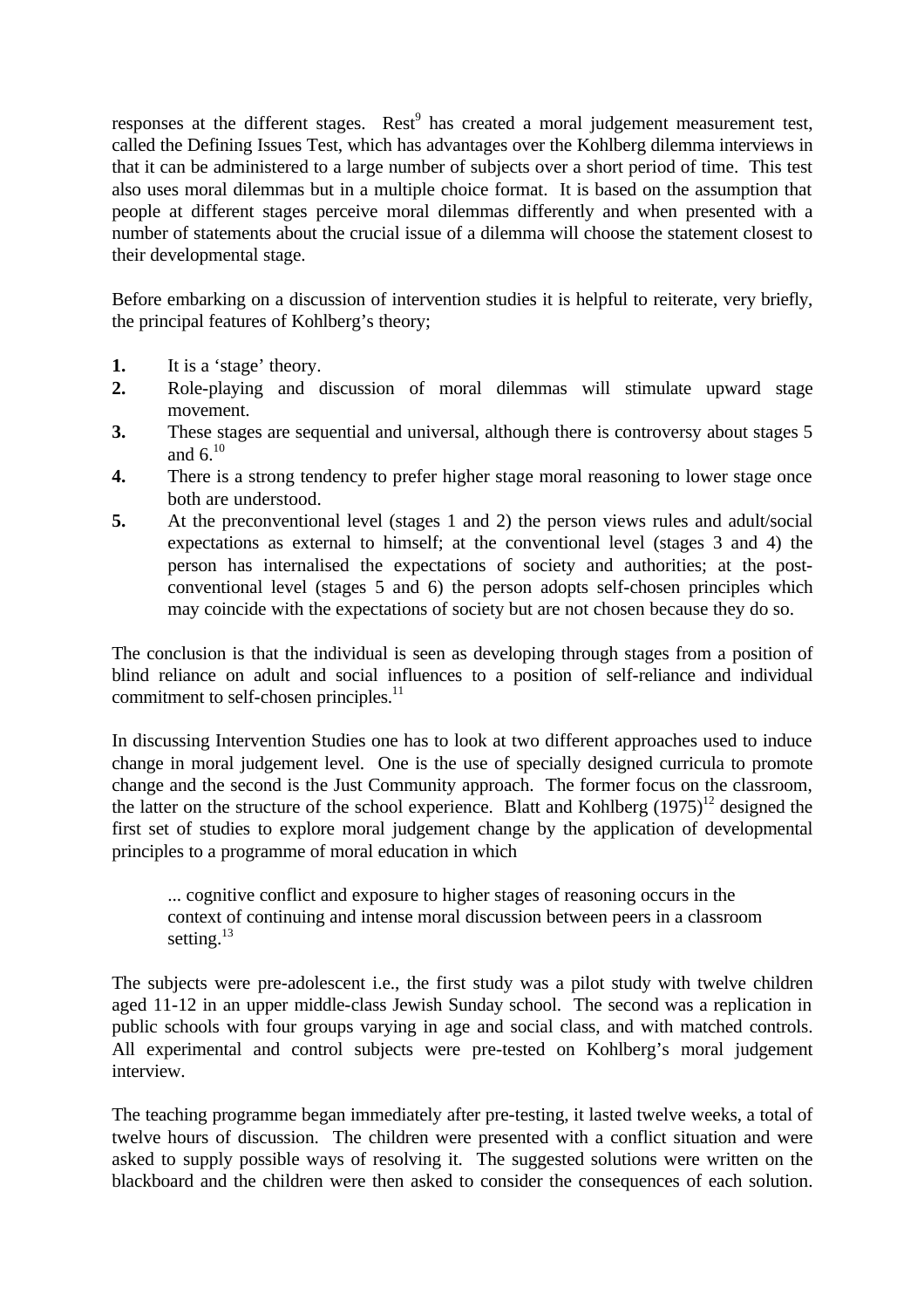As arguments developed the teacher would take the solution proposed by the child who was one stage above the majority of the children. This solution was discussed until the children understood its logic and seemed convinced it was a fair solution. The procedure was based on the assumption that higher stage subjects would influence lower stage subjects. The only prepared curriculum materials were a set of 'open' moral dilemmas designed to arouse genuine conflict as to moral reasoning and choice. The subjects were post-tested at the end of the programme and again a year later. The major findings were that the classroom experience led to a significant increase in moral judgement maturity and that the increase was still evident one year later, in contrast to changes in the control groups.

The second study was an extension and replication of the pilot study. One hundred and thirtytwo subjects were chosen, equal number of both sexes. There were eighteen discussion sessions of forty-five minutes each, over a period of nine weeks. Dilemmas were organised around Law, Rules and their functions, Issues of conscience, Family and parent-child relationships, Authority and its relation to the individual, Property issues and rights, Punishment and justice in relation to crime, Value of life, Truth, Love and sexual relationships. As before these subjects were pre and post tested and had a follow-up test one year later. The results were less than the change achieved in the first study but still clearly indicated significant upward change in the experimental moral discussion groups as compared to controls. As before this change was still evident one year later.

Another study which supplies convincing evidence that deliberate intervention can change moral level score is the Panowitsch-Balcum investigation into what kind of philosophical education is most conducive to development in moral judgement. The subjects were undergraduates aged 17 to 44, in a two year general arts and sciences college in Minneapolis. 73 had enrolled on an ethics course and 28 on a logic course. The former gave the students a concentrated experience in solving complex moral dilemmas, and an exposure to classical moral thinkers. The latter was aimed at rigorous and systematic thinking not specifically centered on moral thinking. The subjects were pre and post-tested on moral judgement level (Defining Issues Test) and critical thinking (Cornell Critical Thinking Test). The results are shown below,

|              | % Gainers<br>on<br>D.I.T. | % Gainers<br>on<br>C.C.T.T. <sup>13</sup> |
|--------------|---------------------------|-------------------------------------------|
| Ethics Class | 32                        | 22                                        |
| Logic Class  | 14                        | 50                                        |

From this study it would seem that a course in ethics is more likely to lead to moral judgement development than a course in logic. However, the subjects were not randomly assigned so it may be the case that the ethics students were more disposed and 'ripe' for change than those not selecting the ethics course.<sup>14</sup>

A year long intervention study by Sullivan<sup>15</sup> is very interesting in that the subjects, during the course, spent time themselves leading discussion sessions in elementary schools. The subjects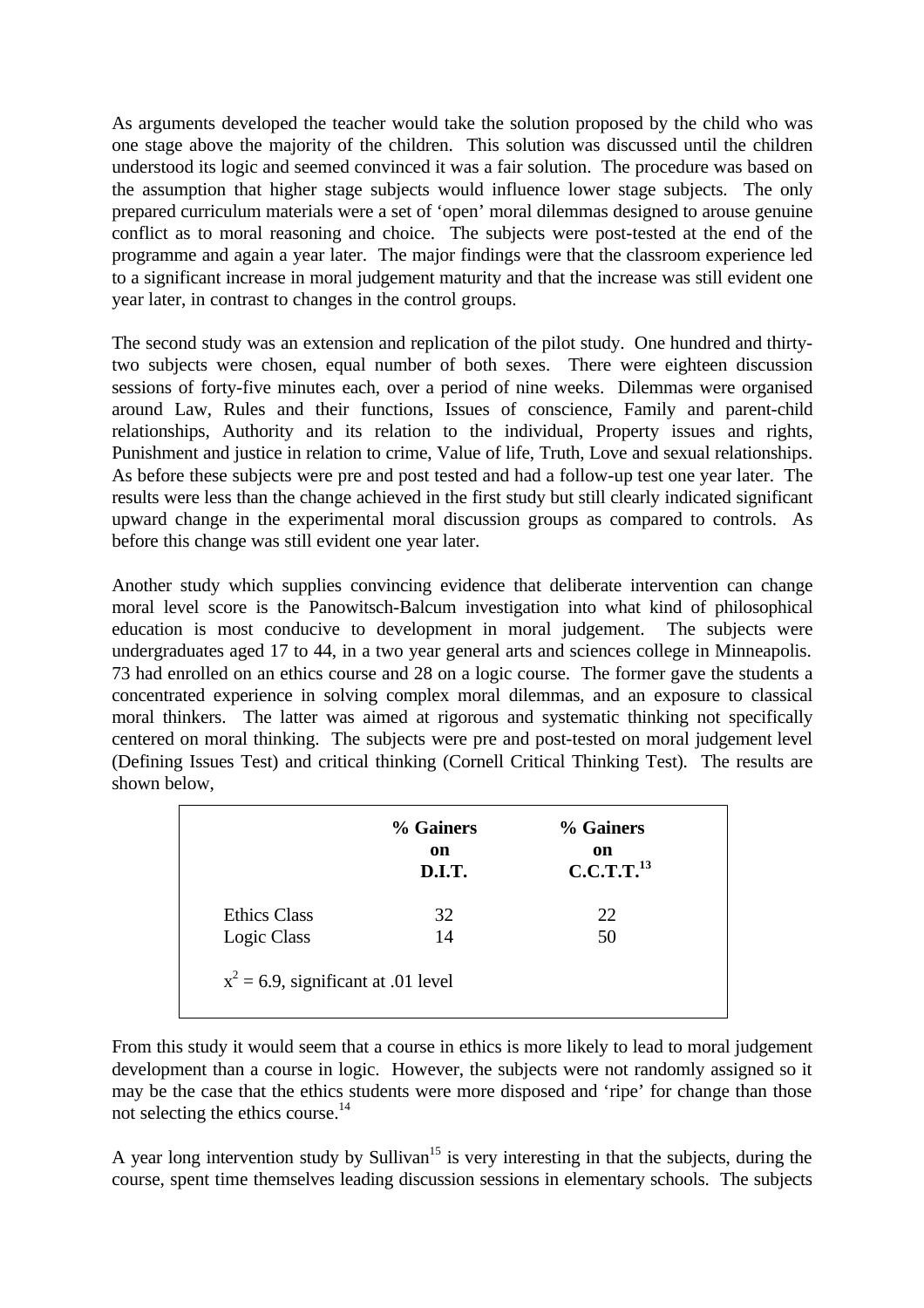were high-school seniors on an elective course in Psychology. The course was divided into four basic phases. Phase one focused on the formal discussion of ethical issues. Films, novels, plays, television shows, all provided rich sources of moral conflict.

Phase two involved teaching counselling skills to the students. Counselling that involves moral issues can encourage the person who is being the counsellor to put herself/himself in the place of the person in the dilemma and see the situation from that persons point of view (roletaking). Phase three involved tuition in the psychology of moral development and how individuals develop in their moral thinking. Various aspects of moral philosophy were discussed in the second part of this phase. Phase four involved the practical application of what had been learned. The students led moral discussions with elementary school pupils and created a Board of Appeals for their high-school. The idea for the latter grew out of a discussion in which each student could cite instances where he or she felt that the school had acted unjustly. The students who participated in this moral reasoning course were compared to two other groups in the same school. The first of these was a class taking a one-semester course in psychology (group B). This group was as comparable to the experimental group as possible. A second group (C) taking a full-year course in science permitted comparison of the experimental group to another group who worked together as a class for a full year. All three groups were pre- and post-tested with Kohlberg's moral judgement interview and the Loevinger Sentence Completion test. The data from the Kohlberg measure for the experimental group indicated an advance of 44 points or almost a half stage. Comparison groups B and C advanced 9 and 5 points respectively. The analysis of covariance demonstrated a significant difference between experimental and control groups (F=9.64, p<.001). There was an upward movement on the Kohlberg measure for all the students in the experimental group. $16$ 

While classroom programmes may be a powerful stimulus to individual development, Kohlberg's concern has also been to affect development on a social and institutional level. This goal is in keeping with Dewey's statement that;

The course of education is one of development, focusing indeed in the growth of students, but to be conceived as part of the larger development of society.<sup>17</sup>

Kohlberg became involved in what came to be known as alternative schools when he realised that a more complete moral education would deal with real moral dilemmas rather than hypothetical ones. Alternative schools were small schools within large schools. these small schools were characterised by full student participation in a school in which justice is a living matter.

In a democratic community teachers and students are equal members with the same rights and privileges. They share a common project, the building of a just community, which entails making those rules which they feel are necessary to their endevour. $18$ 

Wasserman<sup>19</sup> describes the evolution of one of these schoools during its first three years. She includes a brief historical development of the school, a description of the students and staff, a discussion of the curriculum. Core curricula in English and social studies centered on moral discussion, role-taking and communications, and on relating to governance structure of the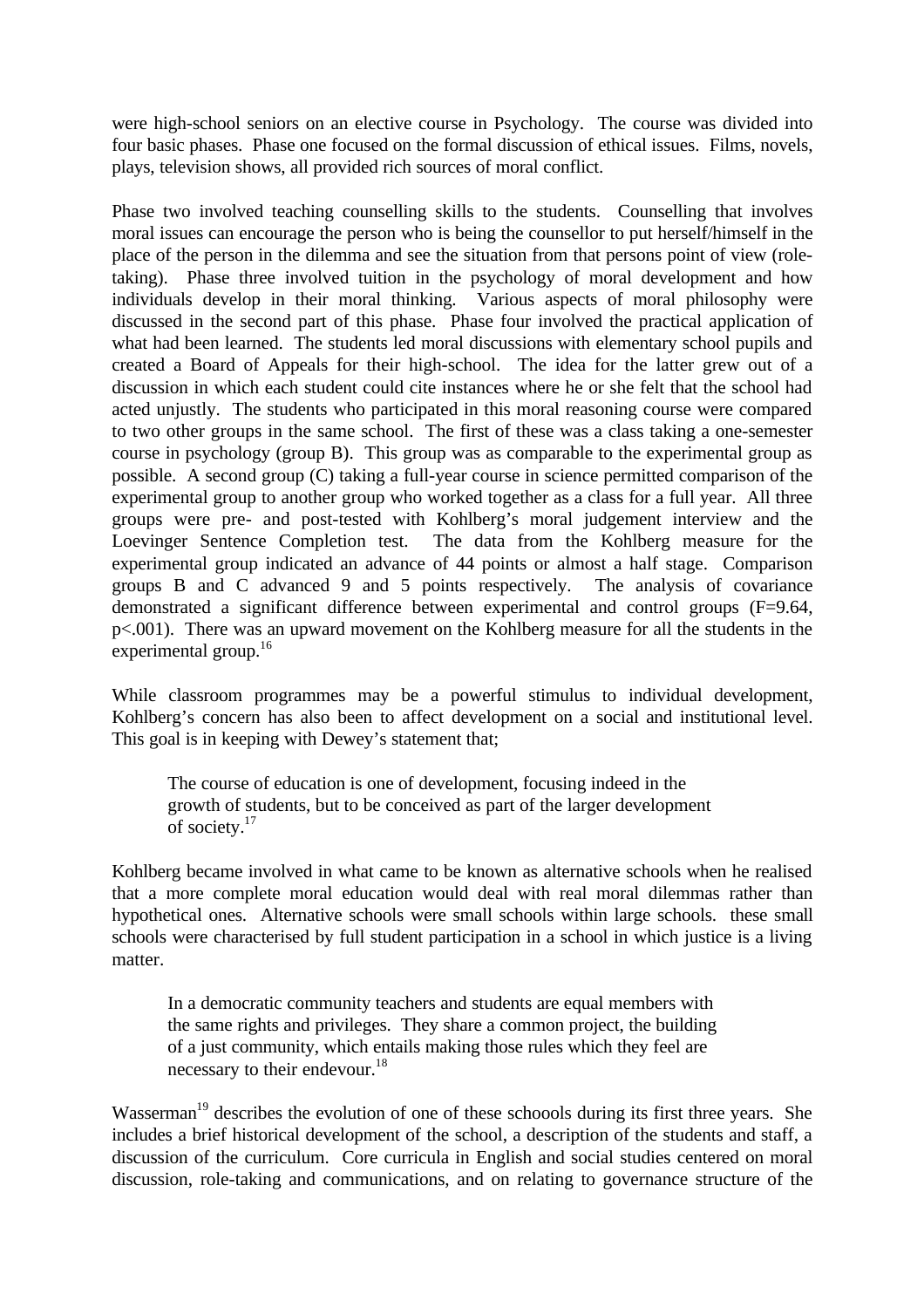school to that of the wider society. Early community meetings reflected the difficulties the students and staff encountered as they tried to develop a successful democratic community. Race relations in the school, expulsion, admissions, drug use, requirements for being a participating member of the community, stealing and other moral issues were discussed on a regular basis. The consideration of moral issues should be a gradual shift from preconventional to conventional thinking. The school-within-a-school has come in for a certain amount of criticism. Kohlberg is insistent that education in values clarification is not enough. "In matters of justice the teacher is not the 'expert', he or she is at best a more mature or wiser voice among many. The emphasis must be on moral reasoning. What if students reason their way toward conclusions which violate society norms?.<sup>20</sup> Kohlberg answers,

so much the better if they are developing to a higher stage and toward principles of justice, and if societies norms,... are racist as they are in many communities in America.<sup>21</sup>

Mosher's conclusions about one four year research programme in an alternative school are that students can learn to govern themselves; they learn skills, e.g., chairing meetings; taking other peoples' view into consideration; there is preliminary evidence that students who participate in democratic classrooms or alternative schools show significant gains in their measured moral reasoning.<sup>22</sup> Masterson's data indicates that a students stage of moral and ego development are related to how he behaves toward classmates.<sup>23</sup>

In conclusion to this article, there are two approaches taken in intervention studies to promote change in moral judgement level;

- **1.** The use of curricular interventions based on the Socratic inquiry method of reasoning about matters of social fact in relation to value issues.
- **2.** The use of alternative schools to provide students with direct or participatory democracy.

Although moral development theory is focused on the way thoughts are structured about moral issues, the substance and content embodied within that structure is also important. $24$ Moral issues do not end at the classroom door, they often involve the school as a whole, or larger units within a school. Efforts have been made to create alternative schools-within-aschool that incorporate aspects of Kohlberg's theory. In these units attempts are made to implement a Just Community approach to moral education. The evidence to date from both approaches is encouraging.

### **References**

**1.** Kohlberg, L., Essays on Moral Development, Vol. 1, The Philosophy of Moral Development, Harper @ Row, 1981.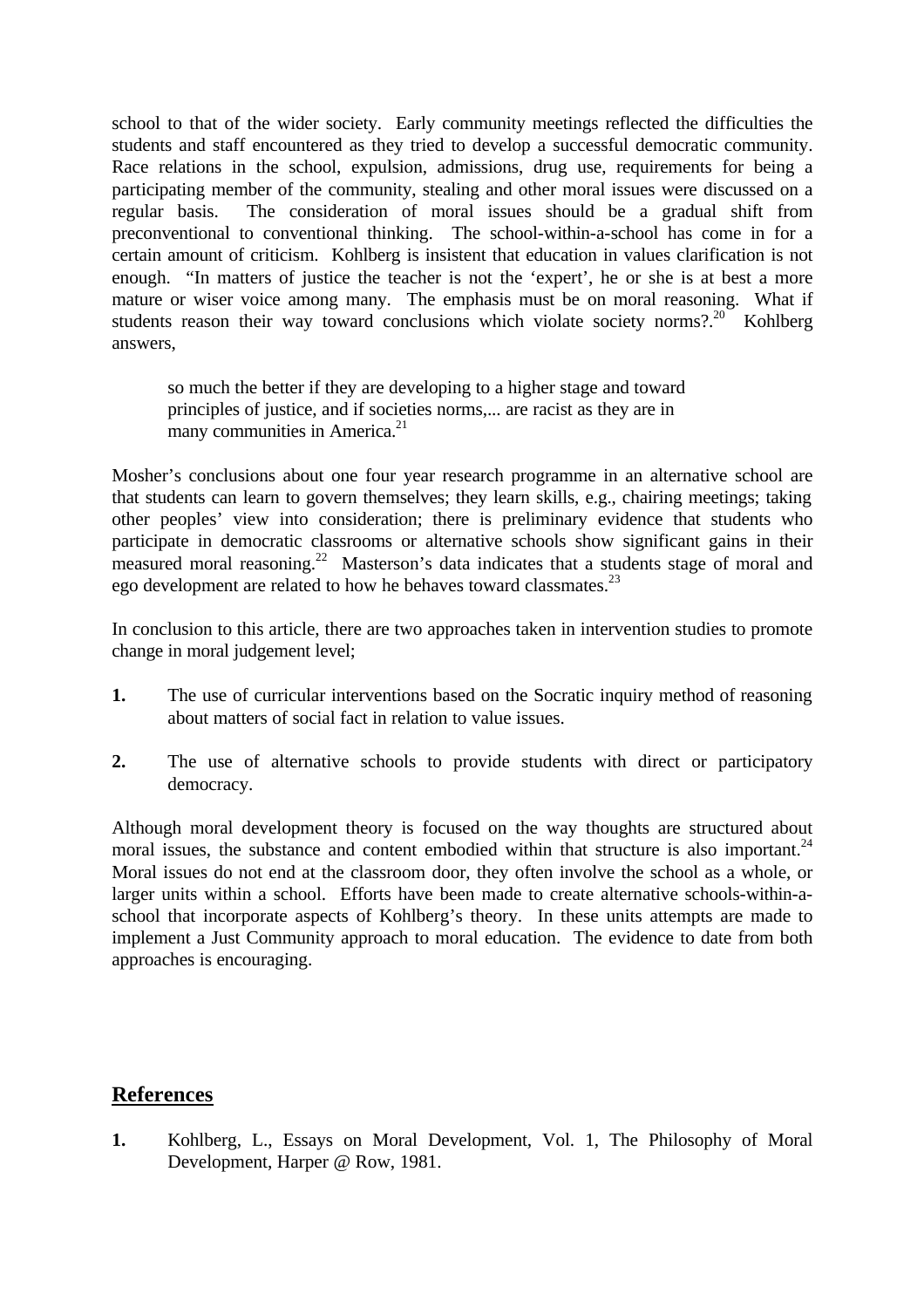- **2.** ibid, pp. 56-57.
- **3.** Kohlberg, L., and Gilligan, C. "The Adolescent as a Philosopher", in Adolescent Development, T. Cottle (ed.), 1977.
- **4.** Hersh, R., Paolitto, D.P., and Reimer, J. Promoting Moral Growth, Longman, 1979, pp. 56-61.
- **5.** Fenton, E., "Moral Education: The Research Findings", in Readings in Moral Education, P. Scharf (ed.), 1978, Winston Press.
- **6.** Turiel, E., "Conflict and Transition in Adolescent Moral Development" in Child Development, 45, 1974, pp. 14-29.
- **7.** Rest, J.R. Development in Judging Moral Issues, University of Minnesota Press, Minneapolis, 1979.
- **8.** Pagliuso, S. Understanding Stages of Moral Development, Paulist Press, 1976.
- **9.** Rest, J.R. 1979.
- **10.** Gibbs, J. "Kohlberg's stages of moral judgement a constructive critique", in Harvard Educational Review, 47, pp. 43-61, 1977.
- **11.** Boyle, W.D., and Jensen, L.C. Moral Reasoning, University of Nebraska Press, 1978, pp. 102-103.
- **12.** Blatt, M. and Kohlberg, L. "Effects of Classroom Moral Discussion upon Children's Levels of Moral Judgement", in Moral Education, 4, 1975, pp. 129-162.
- **13.** ibid.
- **14.** Panowitsch, H., and Balcum, E. in Rest, 1979, pp. 207-211.
- **15.** Mosher, R. Moral Education: a first generation o research and development, Praeger, New York, 1980.
- **16.** Sullivan, P. "Moral Education for Adolescents", in Moshar (ed.) 1980, pp. 165-187.
- **17.** Dewey, J. 1968, p. 69.
- **18.** Power, C., "Moral Education through the Development of the Moral Atmosphere of the School", in the Journal of Educational Thought, Vol. 15, No. 1, april 1981, p. 8.
- **19.** Wasserman, E. "An alternative high school based on Kohlberg's Just Community Approach to Education", in Mosher, 1980.
- **20.** Kohlberg, L. "Moral Education, A Response to Thomas Sobol", in Educational Leadership, Vol. 38(1), 1980, pp. 19-23.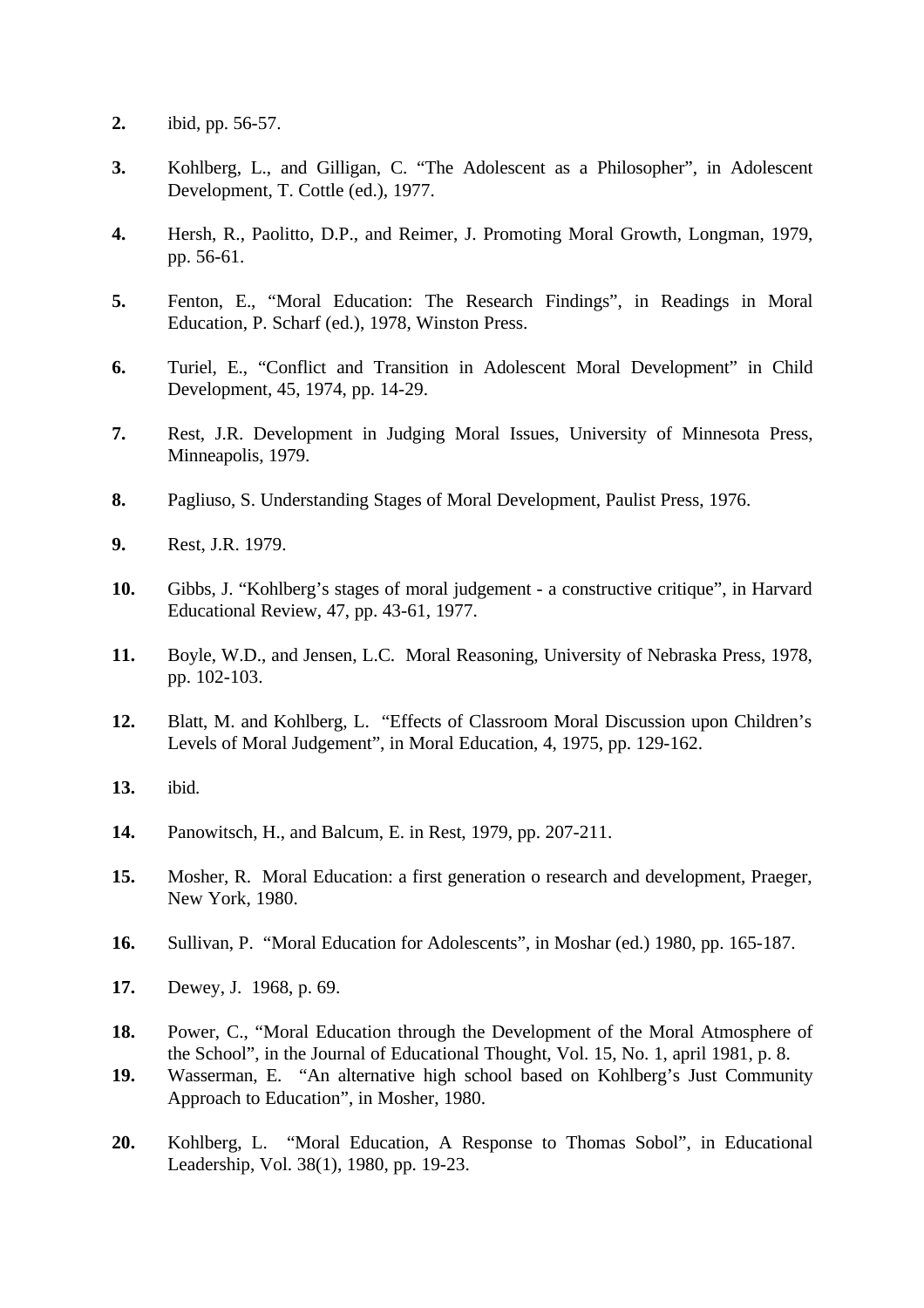- **21.** ibid.
- **22.** Mosher R. "A Democratic High School: coming of age", in Mosher (ed.), 1980.
- **23.** Masterson, "Structures of Thought and Patterns of Social Behaviour", in Mosher, 1980.
- **24.** Hersh, Paolitto, Reimer, 1979.

Also for an analysis of stage 6, see:

Locke, D. "The Illusion of Stage Six", in Journal of Moral Education, Vol. 9 No. 2 1980.

Boyd, D.R. "An Interpretation of Principled Morality", in Journal of Moral Education, Vol. 8, No. 2 1979.

**Abstract**

### **Kohlberg's Theory of Moral Development and Intervention Studies**